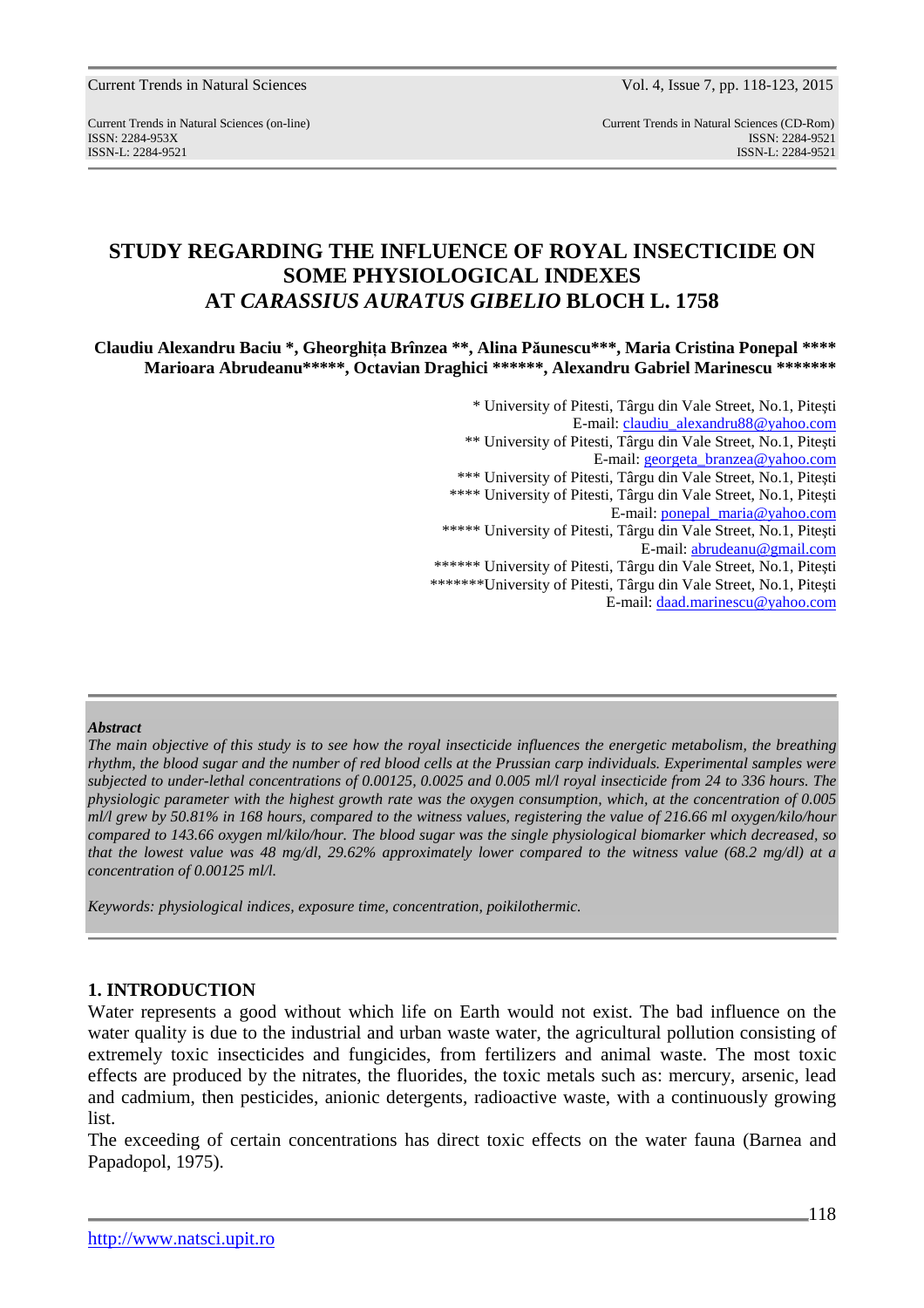A significant danger coming from the agriculture for the pollution of natural waters is represented by the pesticides. Among them, insecticides, acaricides, herbicides, fungicides, algicides are mostly organic components with phosphorus, brimstone, chlorine, iodine, bromine etc. Applied, they destroy or lower the mycoses, bacterioses, viroses and the pests, but they have an extremely negative effect on life in general terms.

These substances carried by the flowing water from the precipitations reach the rivers, tidal rivers and seas, producing a toxic effect on the fishing stock, on the catch or on the house animals which drink the water and finally on the human, by concentrating the substances in the food chain.

We estimate that barely 0.1% of the pesticides that are used on a agricultural field reach the "target" organisms, while 99,9% are dispersed in the environment, thus representing a potential risk for the neighboring ecosystems (Repetto, 1995).

Carefully observing the negative effects of different pesticides, I further propose to see how a product among the pesticides, namely the royal insecticide influences certain physiological parameters at the *Carassius auratus gibelio* individuals.

## **2. MATERIALS AND METHODS**

During this research, individuals from the *Carassius auratus gibelio* Bloch species were used, originating in Oeşti, Cerbureni, Budeasa şi Căteasca lakes, with a weight between 3 and 20 kilos.

Preparing the experimental individuals was made such as before the experiment, an acclimation was made (FRY, 1967), with each separate sample at the respective temperature (for a week) (AT=ET).

The temperature during the period of the experiment was between  $18{\text -}20^{\circ}\text{C}$ , and the illumination was between 8 and 12 hours.

Thus, in all cases, eventual influences of some factors were avoided, irrespective of the objectives of this experiment. We especially avoided the "negative" influence (from the perspective of an "hypometabolic" effect) of the low concentrations of oxygen in the water, the oxygen consumption being estimated (during the preliminary "optimization" determining experiments) as not to exceed 25-30% from the total existing quantity at the beginning of the experiment.

The individuals used in different experimental variants were selected and sorted on weight categories, in order to avoid or emphasize the effect of the individual factor of the individual weight. Choosing the individuals and creating the experimental samples was carefully made, using just healthy fishes with an adequate condition.

The individuals were ranked in the following samples:

- The witness sample of 10 individuals;
- Sample 1, of 10 individuals under the effect of royal insecticide at a concentration of 0.00125 ml/l;
- Sample 2 consisting of 10 individuals under the action of the royal insecticide with a concentration of 0.0025 ml/l;
- Sample 3 consisting of 10 individuals under the action of royal insecticide with a concentration of 0.005 ml/l;

For each individual in the 13 samples, I determined the oxygen consumption and the breathing rhythm at 24, 48, 72, 96, 168 and 336 hours, and then I counted the red blood cell and determined the blood sugar.

Determining the energy consumption was made using the classic Winkler method or the method of confined space (Picoş and Năstăsescu, 1988).

The evaluation of the breathing rhythm was made using a procedure indicated by de E.A. Pora and Niţu (1952) while contenting the fishes to carry out the Winkler method (Picoş and Năstăsescu,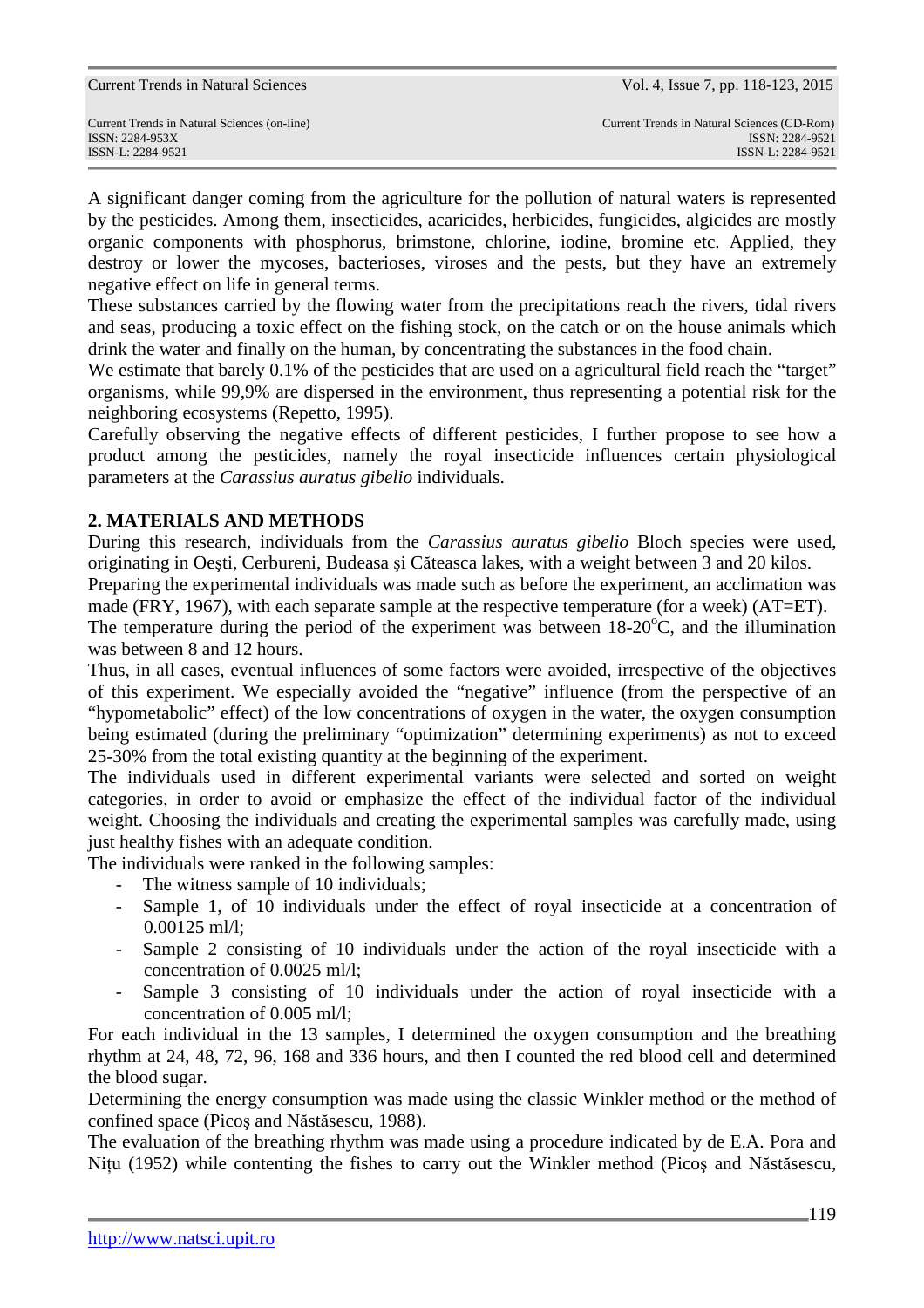1988); successive determination of this index were made (using a chronometer) until 3 close values were obtained (their average representing the breathing rhythm at the moment).

The determination of the blood sugar was made using an Accutrend GCT device which allows the measuring of its value in the blood drop from the caudal artery (Picoş and Năstăsescu, 1988), in a very short time.

The determination of the number of red blood cells was made using a Thoma counting camera using the method described by Picoş and Năstăsescu (1988), from blood from the caudal artery.

## **3. RESULTS AND DISCUSSIONS**

Analyzing the results registered for the oxygen consumption under the influence of the royal insecticide with concentrations of 0.005, 0.0025 and 0.00125 ml/l, compared to the witness sample, we notice the significant growth of the oxygen consumption for each concentration, but the highest is at the concentration of 0.005 ml/l, displayed in figure 1.



At this concentration, the oxygen consumption rose by 50.81% at 168 hours, compared to the witness value, with a value of 216.66 ml oxygen/kg/hour compared to 143.66 ml oxygen/kg/hour.

Oxygen consumption growths under the influence of some insecticides are emphasized in the literature at the Prussian carps exposed to Talstar One insecticide with the first three tested concentrations (0.000625, 0.00125 and 0.0025 ml/water l) displayed growth of the oxygen consumption in the first stage (Ponepal et al., 2010) – with its period between 96 and 24 hours from the exposure, with the most significant intensification of the energetic metabolism being registered after 24 hours from the exposure to insecticide with the concentration of 0.0025 ml/ water l (45.2% higher compared to the value registered before introducing the fishes in the toxic environment).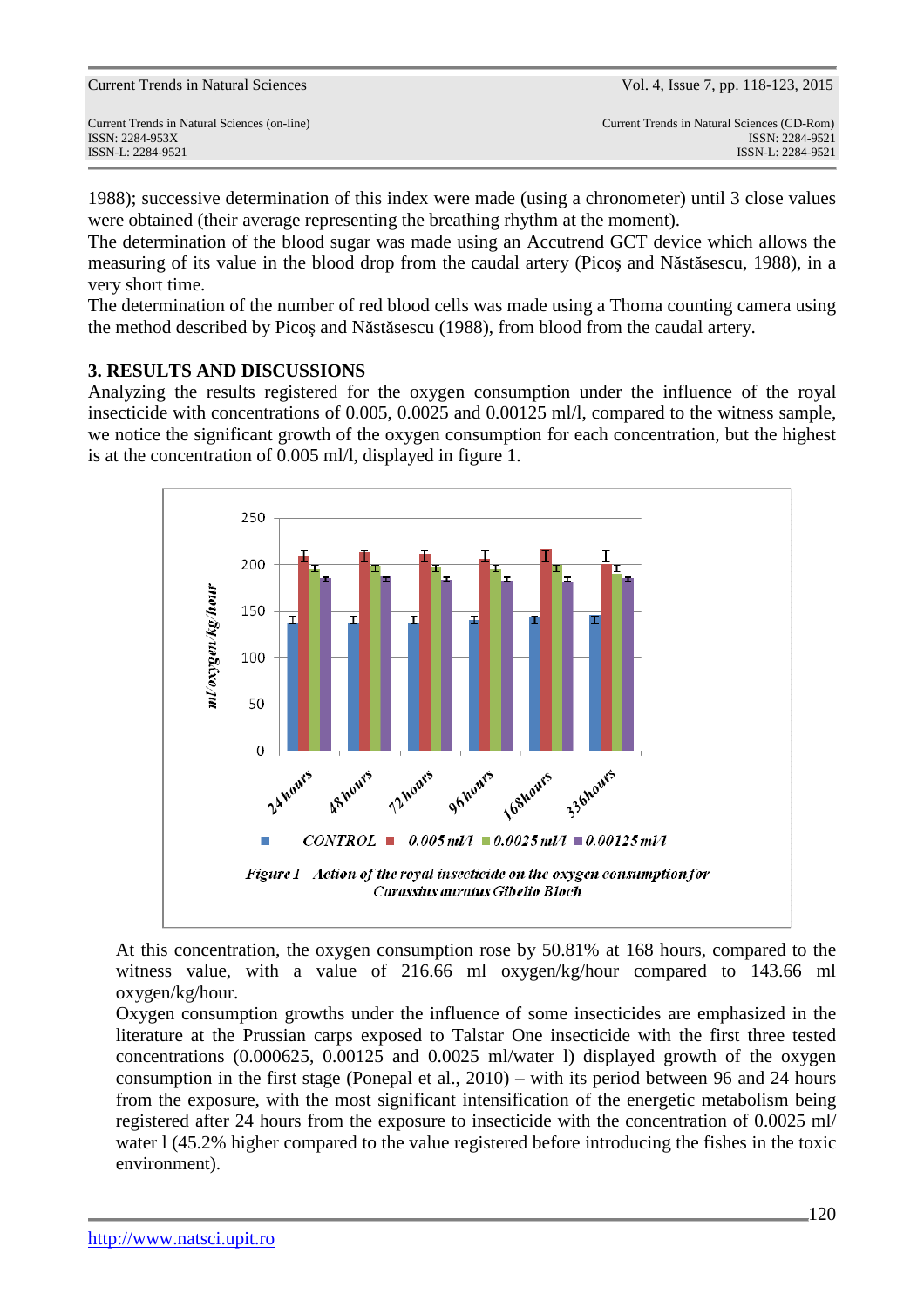| Current Trends in Natural Sciences                              | VOI. 4, ISSUE 7, pp. 110-120, 2010                             |
|-----------------------------------------------------------------|----------------------------------------------------------------|
| Current Trends in Natural Sciences (on-line)<br>ISSN: 2284-953X | Current Trends in Natural Sciences (CD-Rom)<br>ISSN: 2284-9521 |
| ISSN-L: 2284-9521                                               | ISSN-L: 2284-9521                                              |

Further, we notice that under the action of royal insecticide, the breathing rhythm significantly increases for all the experimented concentrations, but the highest growth happens at the concentration of 0.005 ml/l, displayed in figure 2. At this concentration, the breathing rhythm has increased by 43.30% in 24 hours, compared with the witness value, reaching 92 breaths/minute compared to 64.2 breaths/minute.

The increase in the frequency of the breathing moves represents the fishes' attempt to compensate the decrease in the oxygen quantity in the gills (whose permeability is affected by the insecticide), given the decrease of the oxygen consumption, as I previously mentioned (Ponepal et al., 2006).



The blood sugar of the fishes was significantly modified under the action of royal insecticide, with lower values compared to the witness value. The lowest value was 48 mg/dl, with approximately 29.62% lower compared to the witness value (68.2 mg/dl) at a concentration of 0.00125 ml/l fig.3.

Samuel and Sastry (1989) though notice the reduction by 12.7% of the plasma blood sugar for Channa punctatus exposed at 10 mg/l water monocrotophos (insecticide from the same class – organophosphates, such as chlorinepirihpos), a change associated to the decrease in the liver glycogen by 2.4% and the muscular one by 35.4%.

Analyzing the registered results regarding the variation of the red blood cells under the action of the royal insecticide, we notice their significant growth at any concentration, but the highest one is at the concentration of 0.005 ml/l, displayed in figure 4.

At this concentration, the number of red blood cells grew by 40%, compared to the witness value, registering the value of 1540000 red blood cells/ml compared to 1100000 red blood cells/ml.

A similar research on the number of red blood cells under the action of Reldan 40 EC was also carried by Paunescu et al. (2009) on the lake frog (*Rana ridibunda*), at the same time with the decrease in the number of white blood cells.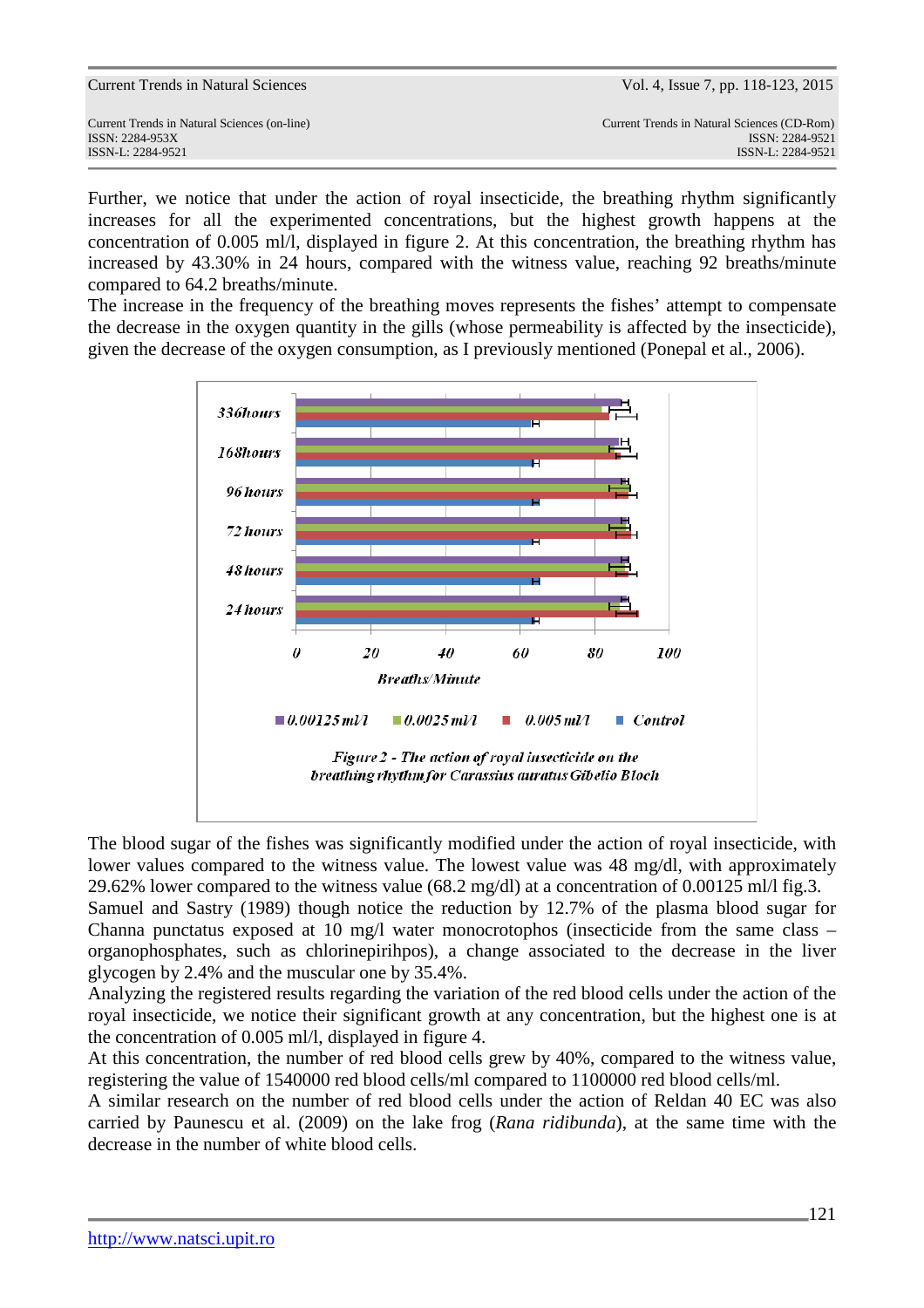Current Trends in Natural Sciences (on-line) Current Trends in Natural Sciences (CD-Rom) ISSN: 2284-953XISSN: 2284-9521 ISSN-L: 2284-9521 ISSN-L: 2284-9521



By correlating the results registered for the oxygen consumption on under the action of analyzed chemical products, we notice that during the experiments, the growth of the oxygen consumption is finally correlated to the growth of the breathing rhythm.

### **4. CONCLUSIONS**

Depending on the percentage variations, the most affected physiological parameter amongst the studied ones was the oxygen consumption, which at the concentration of 0.005 ml/l grew by